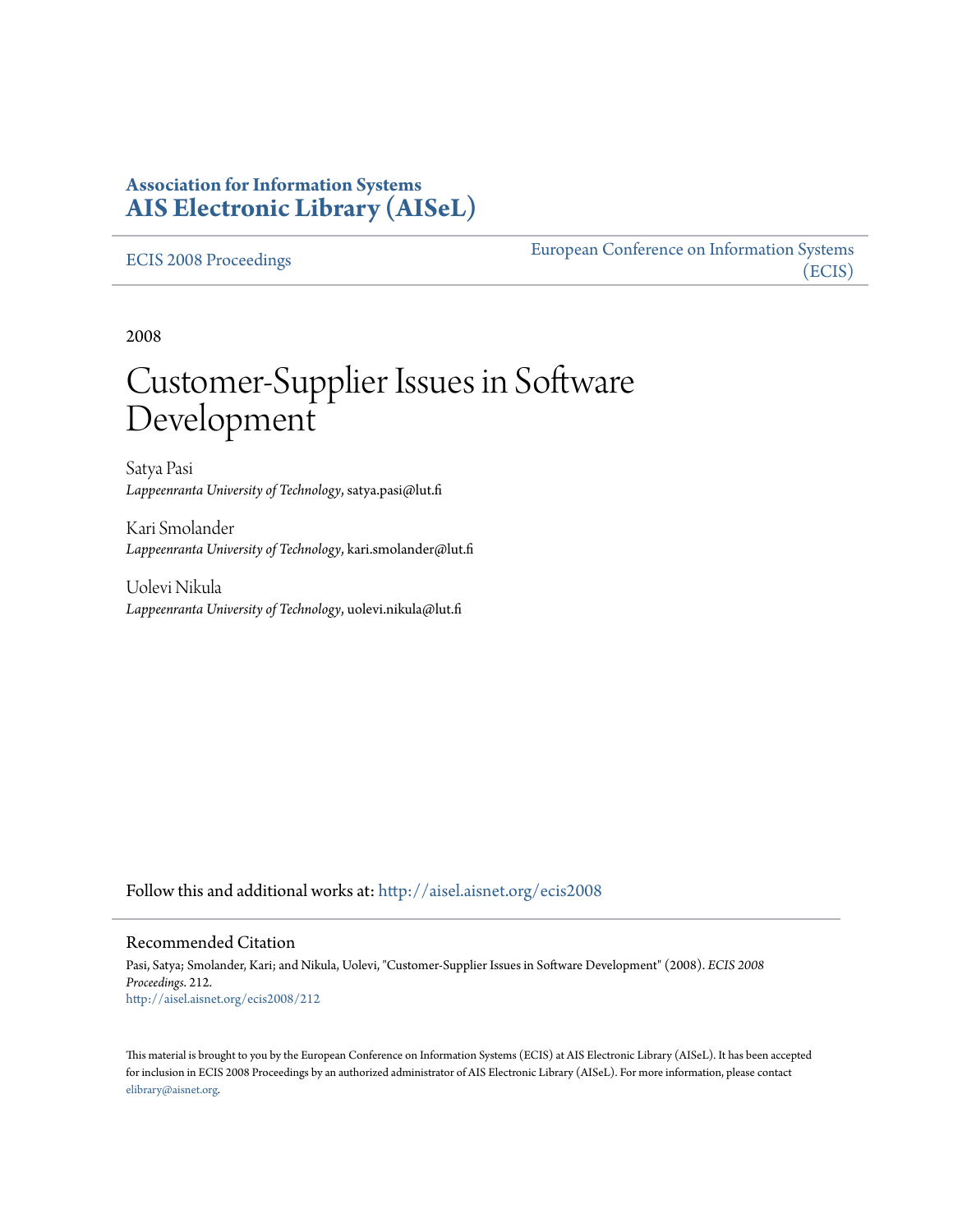# CUSTOMER-SUPPLIER ISSUES IN SOFTWARE DEVELOPMENT

Satya Jaya Aparna Pasi, Lappeenranta University of Technology, Department of Information Technology, P.O.Box 20, 53851 Lappeenranta, Finland, [satya.pasi@lut.fi](mailto:satya.pasi@lut.fi)

- Kari Smolander, Lappeenranta University of Technology, Department of Information Technology, P.O.Box 20, 53851 Lappeenranta, Finland, [kari.smolander@lut.fi](mailto:kari.smolander@lut.fi)
- Uolevi Nikula, Lappeenranta University of Technology, Department of Information Technology, P.O.Box 20, 53851 Lappeenranta, Finland, [uolevi.nikula@lut.fi](mailto:uolevi.nikula@lut.fi)

## Abstract

*Many studies list the customer-supplier -relationship related issues among the most important reasons for software project failures. Today most of the software development is done outside the organization actually using the software, so the organizational interface of customer and supplier is something that we just need to live with. Since it is not possible, or desirable, to eliminate this interface, we need proper ways to manage the issues introduced by this organizational interface. In this paper we shall look at the customer-supplier interface and issues related to it. The purpose of the paper is to demonstrate common issues and how they can manifest themselves in the software development context. Our study identified six issues related to customer-supplier interface. The issues were related to knowledge transfer, changes during projects, and power relations between customers and suppliers. The paper has implications both for the practice and research. For practitioners the identification and exploration of the issues will provide a solid basis to manage these problems as they come up in practice. For researchers the paper provides an empirically founded description of issues identified in customer-supplier interface.*

*Keywords: Information systems development, Software development, Customer-Supplier relationship*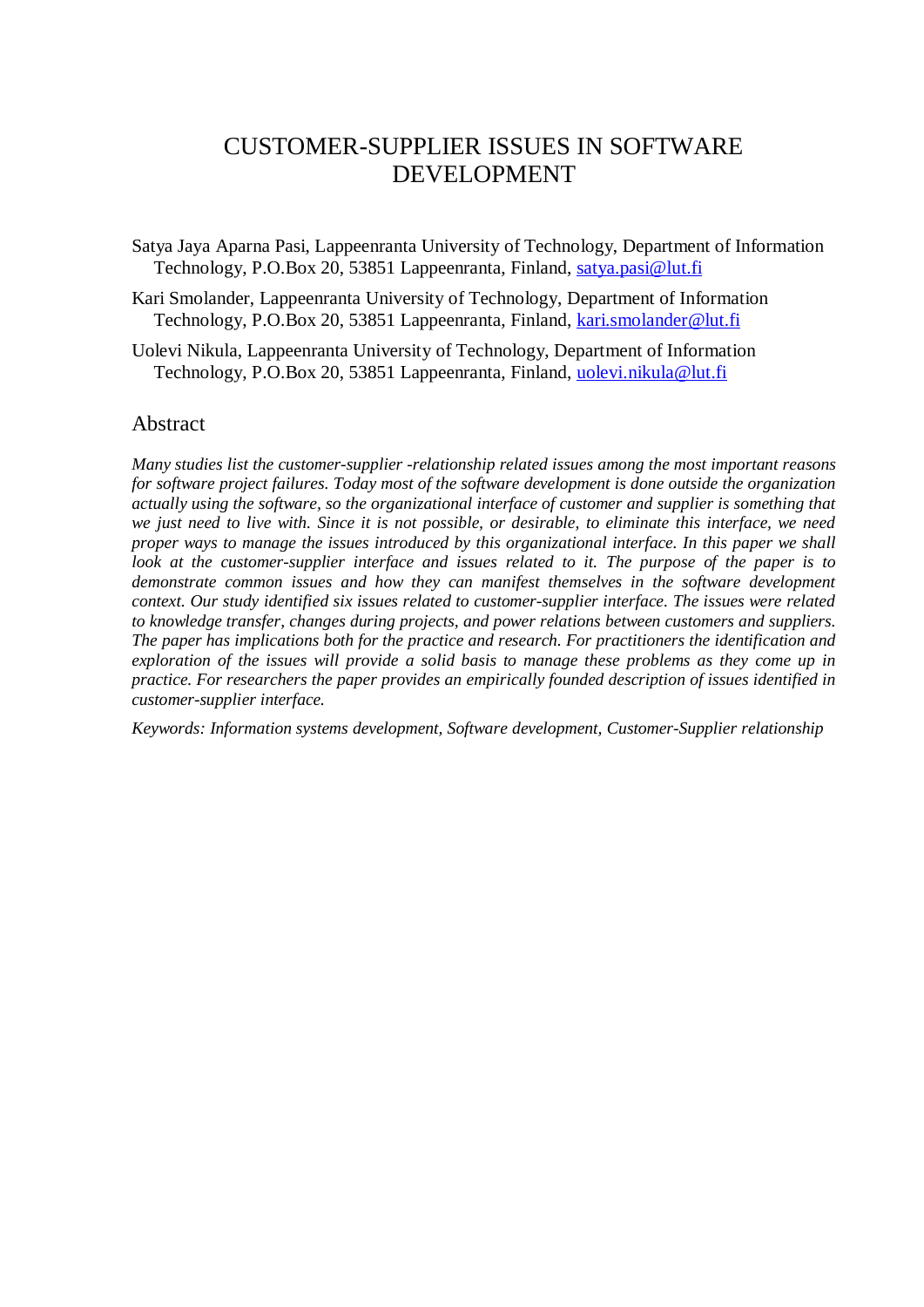# **1 INTRODUCTION**

Software development projects today have often an additional task of combining the forces of separate organizations, the customer and supplier organizations. In many cases a working customer and supplier relationship is crucial for a software project success. Since the customer and the supplier are usually separate organizations the issues of the interface between these organizations are often complicated. This scenario can be even more complex in software outsourcing organizations. A number of studies have focused on the success of software projects, and reported that incomplete application domain knowledge, changing requirements, and communication issues are common problems in this area (Alexander et al., 1988; Boehm, 2002; Hanssen et al., 2006; Manhart et al., 2004).

Customer issues are factors that, when present, can adversely affect a project unless project managers take appropriate countermeasures (Wallace and Keil, 2004). The customer has been seen as one of the main software project challenge in some studies (Keil et al., 1998); Wallace and Keil, 2004), and more generally stakeholder related issues have been identified as the main reason for software project failures in more than 8000 projects (Johnson, 1999). Boehm (2002a) has gone so far that he claims that the communication between the customer and the development team is the base for five out of six reasons for software project failure. According to Johnson (1999) the main reason for the cost overruns is problems in customer relationship, and Jorgensen and Molokken-Ostvold (2006) claim in their work that the average cost overruns lie close to 34 % of total development costs. Keil et al (1998) note that even though requirements misunderstanding and change management are critical issues in software project, they can be controlled by the project manager. Customer related issues, however, cannot be controlled by a project manager since they are related to the customer's behaviour (Keil et al., 1998). Therefore, it is of utmost importance for the project manager to forecast the issues that arise from the customer to achieve success in project implementation.

Our previous study explored the context of software development process and as a result provided a list of contextual factors that affected the process (Bern et al., 2007). Out of the 9 factors we realized that the customer is an important factor as it was seen similarly by all the interviews in the collected data. Hence we decided to study the customer on a more detailed level in this study. Although researchers have identified the customer relationship as one of the software management challenges, studies that explicitly investigate customer-supplier related issues are rare. In this study, we analyze customer-supplier issues in the development of tailored systems to help fill this gap. From the set of empirical data collected and analyzed using grounded theory approach, our study reveals a list of customer-related issues in software development. The interview-based empirical data was collected from three software development organizations, where the interviewees ranged from senior and project managers to system architects, analysts, and developers.

The structure of the paper is as follows. Section 2 describes the used research method and studied organizations. Section 3 presents the customer-related issues in software development identified in this study, interleaved with discussion and findings from the literature. Section 4 finally concludes the paper.

## **2 RESEARCH PROCESS AND METHODOLOGY**

The fact that the customer-supplier issues have not received much attention in the software development research before makes the topic well suited for qualitative research approaches. Yin (2003) claims that qualitative research approaches are best suited to areas that lack previous theories, and Benbasat et al. (1987) have found them suitable for in-depth study in a given organizational setting. The grounded theory approach (Glaser and Strauss, 1967; Strauss and Corbin, 1990) is a general qualitative research methodology for the data collection and analysis that uses a systematically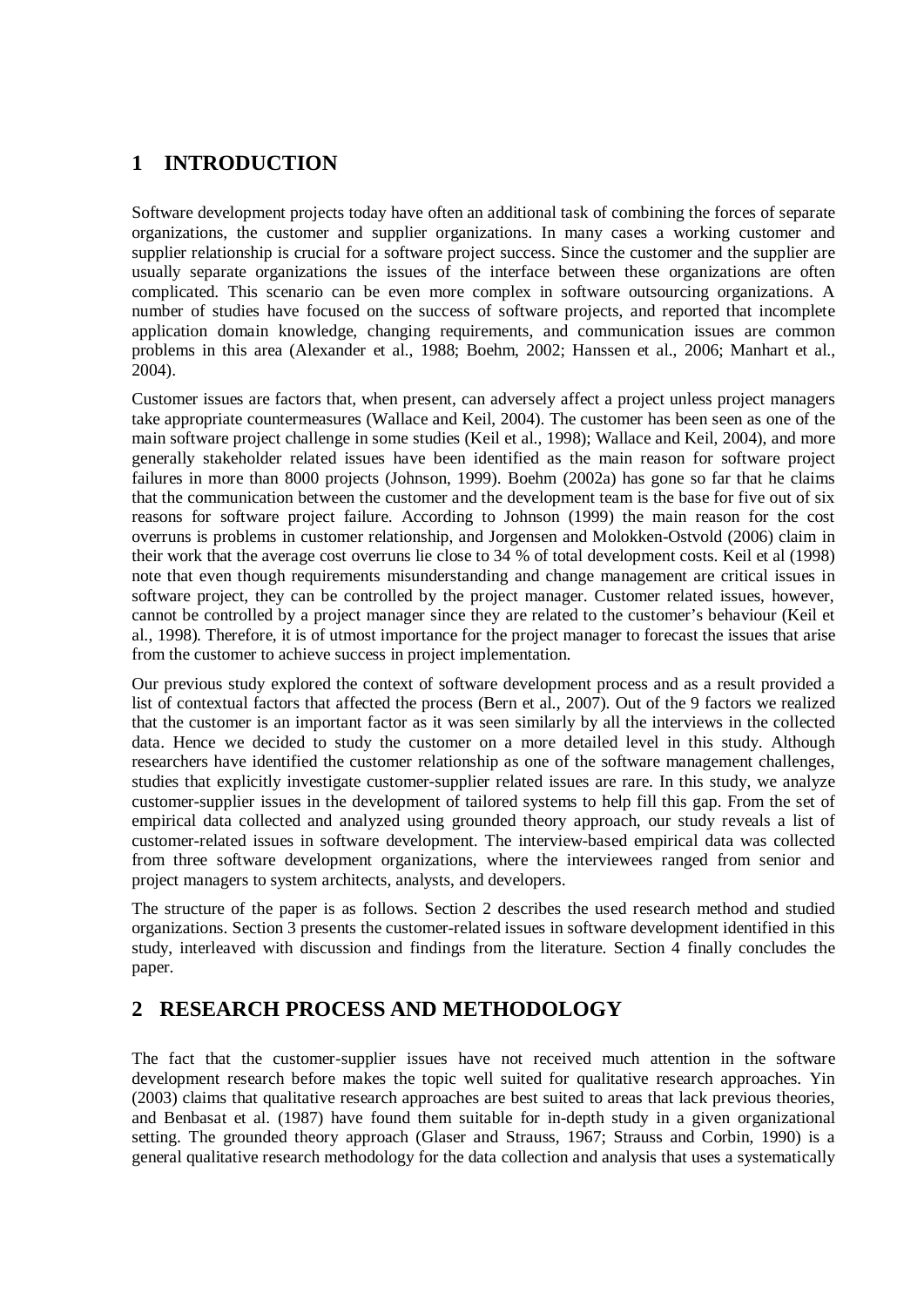applied set of methods to generate an inductive theory about a substantive data. Seaman (1999) reports that the theory-forming grounded approach suits well for the identification of new theories and concepts. Grounded theory has been found to fit the study of software and information systems (Hansen and Kautz, 2005; Kirsch and Haney, 2006; Seaman, 1999).

The data was collected using theme-based interviews during the beginning of October 2006 and January 2007. The interviews covered four themes: background information; systems development projects methods and practices; effects of the company and its business environment on systems development practices; and networking and cooperation. The interviews were done with upper managers, project managers, and developers (Table 1). Developers in our interviews included system developers, system analysts and system architects. In practice, a single employee may have multiple roles in development and therefore we decided to term these as "developers". The interviews included frequent elaboration and clarification of the meaning, and after all the interviews were audio recorded, they were transcribed to text yielding over 500 pages of transcripts.

| <b>Org</b>  | Offered products and<br>services                 | <b>Size</b><br>(employees) | <b>Interviewees</b>                                                 | <b>Duration of the</b><br><b>Interviews</b> |
|-------------|--------------------------------------------------|----------------------------|---------------------------------------------------------------------|---------------------------------------------|
| A           | Operative systems for an<br>industry             | 800                        | 2 upper managers, 3<br>project managers, 2<br>developer; in total 7 | 9.5 hours                                   |
| B           | Automation systems for<br>one industry sector    | 100                        | 4 upper managers, 2<br>project managers, 1<br>developer; in total 6 | 5.5 hours                                   |
| $\mathbf C$ | Software development<br>services, subcontracting | 200                        | 2 upper managers, 1<br>project manager, 2<br>developers; in total 5 | 4.5 hours                                   |

*Table 1: Summary of the participating companies and interviewees*

The data was analyzed using the Atlas.TI (2007) software. The first phase of analysis, *open coding* (Strauss and Corbin, 1990), was conducted by marking any text passage referring to customer. These marked sections were conceptualized and recorded as codes by assigning a label that identified the customer-supplier related issues. Next phase, *axial coding* (Strauss and Corbin, 1990), was to relate the categories to their subcategories to form more precise and complete explanation of the categories. The main purpose of axial coding is to restructure the categories that were found during open coding. We started the axial coding phase by grouping similar codes into broader categories and, for example, *customer influen*ce and *customer participation* were grouped under *customer effects* while *insufficient requirements* and *incomplete knowledge on customer business* were grouped under *insufficient domain knowledge.* At the same time we also learned about the causalities among the categories as, for example, both *insufficient knowledge on customer's business* and *language barrier* had caused *insufficient requirements* as the supplier fails to understand the real customer needs in both the cases. The final phase of integrating and refining the categories to form a theory is called *selective coding* (Strauss and Corbin, 1990). The purpose of this phase is to design a theory on the basis of the categories that were established during the axial coding. First, the theory is integrated by organizing the categories around a central explanatory concept, and then refined by describing poorly defined categories in more depth and excessively described categories are trimmed to form the actual theory; overall Strauss and Corbin (1990) call this phase *theory refining*. In our study we had customersupplier issues as the central explanatory concept, and all the categories that were found in axial coding were organized around this concept.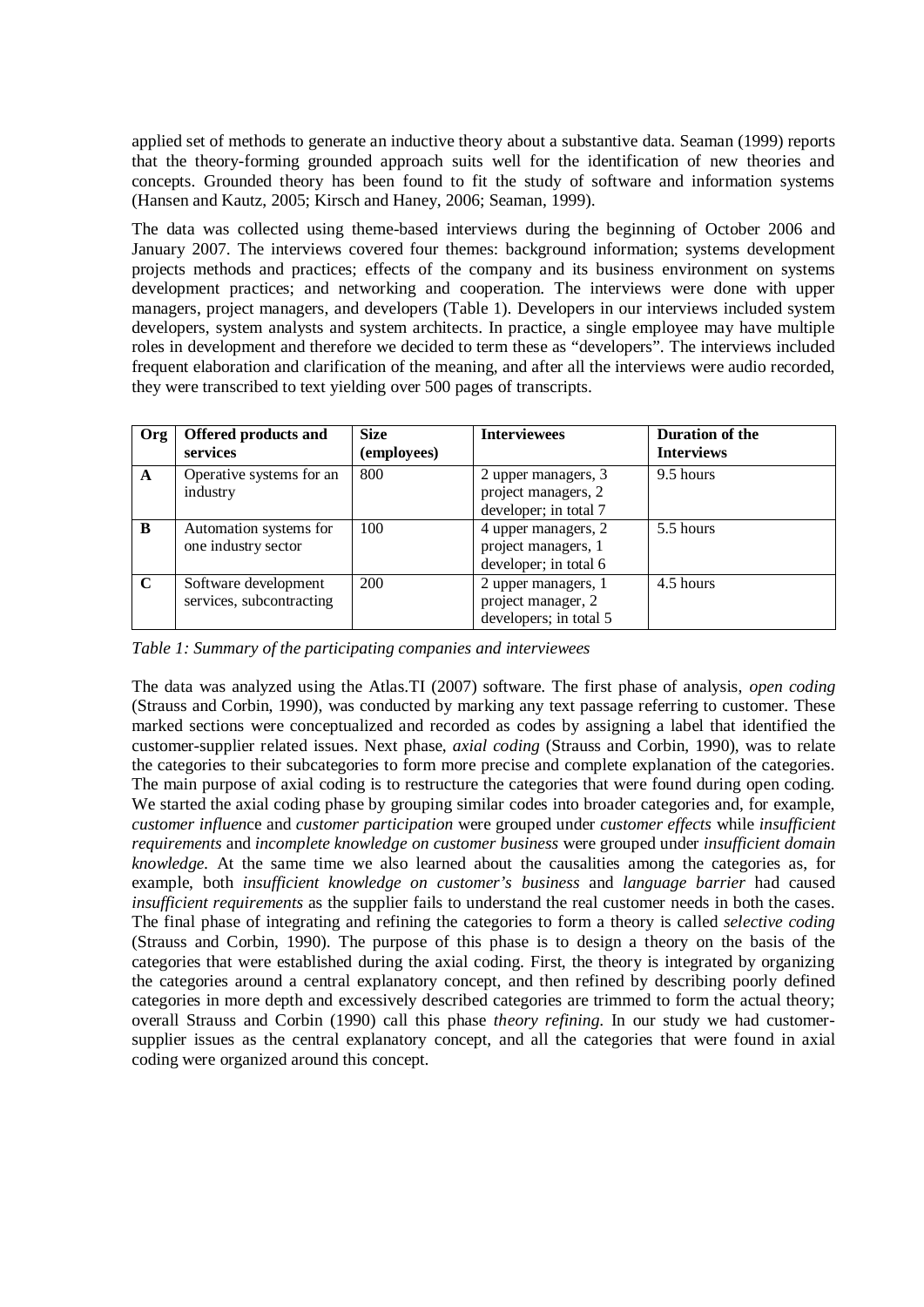# **3 RESULTS**

The analysis of the data was initiated with the goal of identifying the central customer-supplier issues in software development. As the analysis continued, the four key issues started to emerge from the data, and the following detailed research questions were developed to focus the rest of the study:

- Does the supplier have sufficient domain knowledge to develop software?
- How are changes managed during the projects?
- What kind of knowledge transfer difficulties are there between customer and supplier?
- What kind of a relationship do customer and supplier share?

The analyzed data suggested that customer-supplier issues are caused by knowledge transfer problems between the customer and supplier organizations, changes introduced by the customer, and customer dominance over the supplier. Continued analysis of the data revealed five more detailed issues in the customer-supplier interface. However, these issues are more detailed issues of the two earlier identified categories – knowledge transfers difficulties and customer dominance. Thus, in the end of the analysis we had the following three main issue categories with five more detailed issues:

- Knowledge transfer difficulties
	- o Insufficient domain knowledge
	- o Incompatible terminology
	- o Language barrier
- Change management during the project
- Customer dominance
	- o Customer dominance on process
	- o Business induced power asymmetry

The rest of this section describes each of the identified issue in detail, how they were observed in the analyzed material, and how each issue has been identified and dealt with in related studies. The analysis of the data was done in an inductive fashion, i.e. before in-depth study of the literature, but we added literature references at appropriate places, because we wanted to bring more clarity to the issues that we identified.

## **3.1 Knowledge transfer difficulties**

The three issues in this category deal with knowledge. Knowledge transfer is described as an exchange process of information and skills between entities in a systematic manner (Wanga et al., 2003). Knowledge transfer is done between entities through any forms of communication (Hanssen and Faegri, 2006). Communication plays a vital role in requirements gathering (Holtzblatt and Beyer, 1995). Too much communication will result in depravity of developer's performance (Hanssen and Faegri, 2006), but if there is not enough communication or the communication fails then developers may develop wrong kind of software (Boehm, 2002b).

Knowledge transfer difficulties in the case companies were caused by insufficient domain knowledge, incompatible terminology and language barrier. All three issues cause lack of information to the supplier and may result in misunderstanding requirements and inability to deliver useful software to the customer. The rest of this section describes each knowledge transfer difficulty individually with the observations and consequences.

## *3.1.1 Insufficient domain knowledge*

Insufficient domain knowledge refers to the situation where the customer's application domain knowledge is unobtainable to the supplier. The customer is either not able or willing to deliver application domain knowledge to the suppliers. Rus and Lindvall (2002) define application domain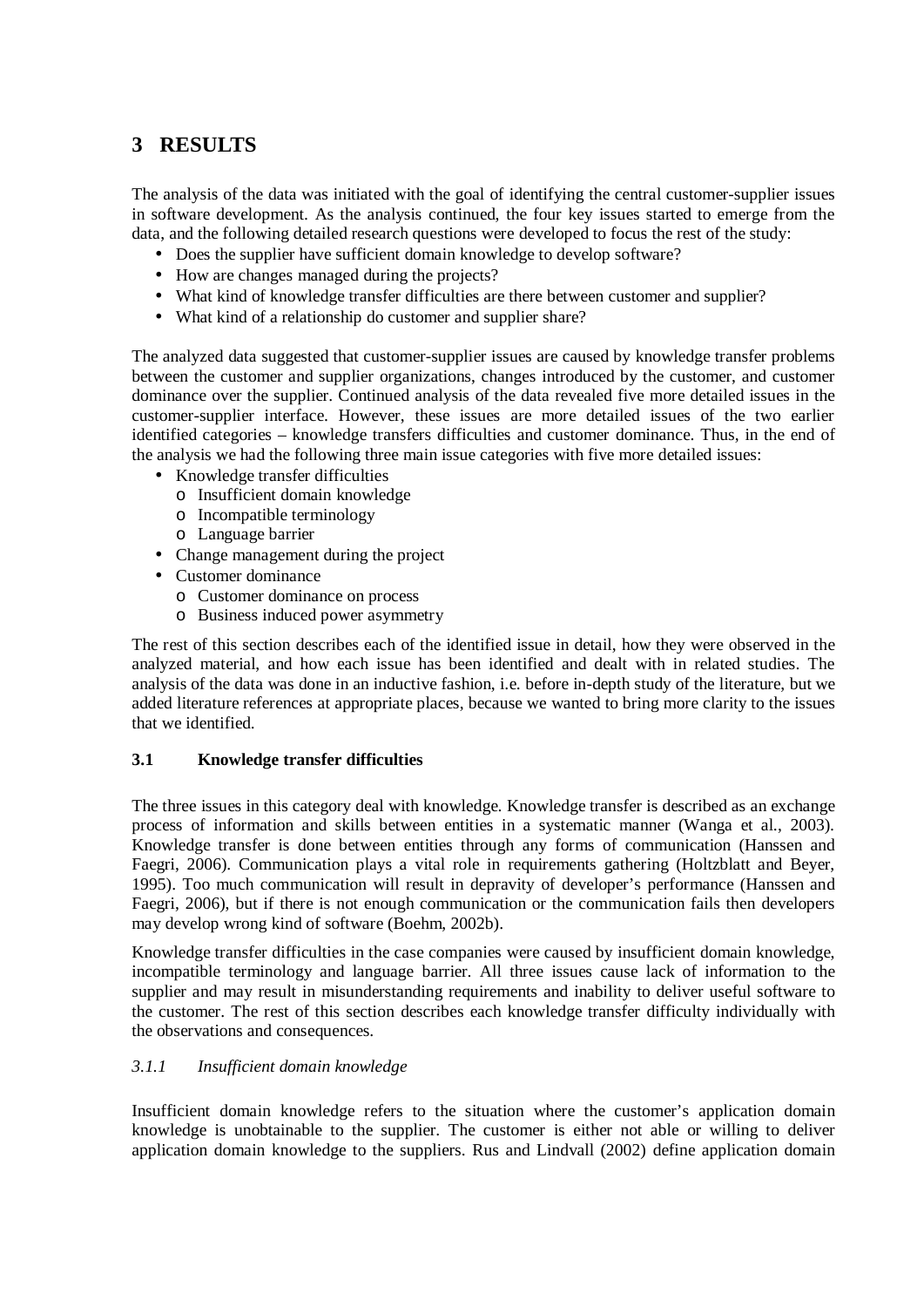knowledge as the knowledge about customer's business process, business rules, activities, needs and the customer's business objectives for the software business. Tiwana (2004) illustrates how the application domain knowledge forms the basis for requirements of a software project, and Alexander and Judy (1988) conclude that lack of application domain knowledge can result in inelegant problemsolving strategies. Finally, Curtis et al (1988) claim that software designers often lack knowledge about customer's work and therefore are unable to design useful tools for the customer.

The same issue of limited application domain knowledge was observed in many of our interviews. The limitations in customer side to give further information about their business needs and goals were one of the reasons for having deficient application domain knowledge.

*We still understand very little about customers' business in many cases. Reason being restrictions that we sometimes have because of the nature of the customers' business. They won't tell us what their actual goals are.- Senior manager*

*Actually we do not know business needs which are known to our customer. Why these features are needed in this project is unknown to us. What improves our knowledge is the customer's involvement into the initial preparation of the project, initial preparation of the requirements. If we know the business needs of our customer we can better prepare the software. – Project manager*

In this issue the application domain knowledge is unobtainable by the development team which eventually results in customer dissatisfaction as the development team can not address the customer's real need. Even though limited access to domain knowledge as such is a very understandable constraint and can be caused by, for example, confidentiality issues in business or the nature of customer's business, its negative effects on the software project are also undeniable.

According to the literature there are some useful tactics to combat the unobtainable business application knowledge. Keil et al (1998) note that customer should be involved in the project and they even suggest that the project should be led by the customer community. In addition, the customers must be continually reminded of the important role that they play in defining the project's functionality (Holtzblatt and Beyer, 1995; Keil et al., 1998). Further it is shown that project success is correlated with good requirements (Verner et al., 2004) and good requirements can be obtained only from the customer defining them.

## *3.1.2 Incompatible terminology*

Incompatible terminology is quite a common issue in knowledge transfer in software projects. Stiller and Leblanc (2002) have defined incompatible vocabularies as incompatibility between the different vocabularies of software developers and application domain experts, such as users and customers. Since "terminology" is used more in the literature than "vocabularies" (Maidantchik et al., 2002; Nuseibeh and Easterbrook, 2000) in this study the term *incompatible terminology* is used for this issue.

According to Stiller and Leblanc (2002) incompatible terminology creates misunderstandings in the requirements phase and ultimately causes requirements dissatisfaction. Similarly, Van Lamsweerde et al (1998) state that one of the reasons for requirements conflict is the incompatible terminology.

*Sometimes we have problems that we don't really understand each other. As we are using different terms, they [customer] don't know the IT terms and sometimes we [supplier] do not understand the business terms. They have very specific terms … and sometimes [the incompatible terminology problem] will disappear when we work together for a long time but often we can still find some new words and concepts. - System architect*

We noticed that developers do not have the knowledge of the application domain terms and at the same time the customers do not have all the needed technical knowledge due to their different backgrounds. Incompatible terminology can cause requirements misunderstandings and lead to the development of software that does not meet the customer's expectations.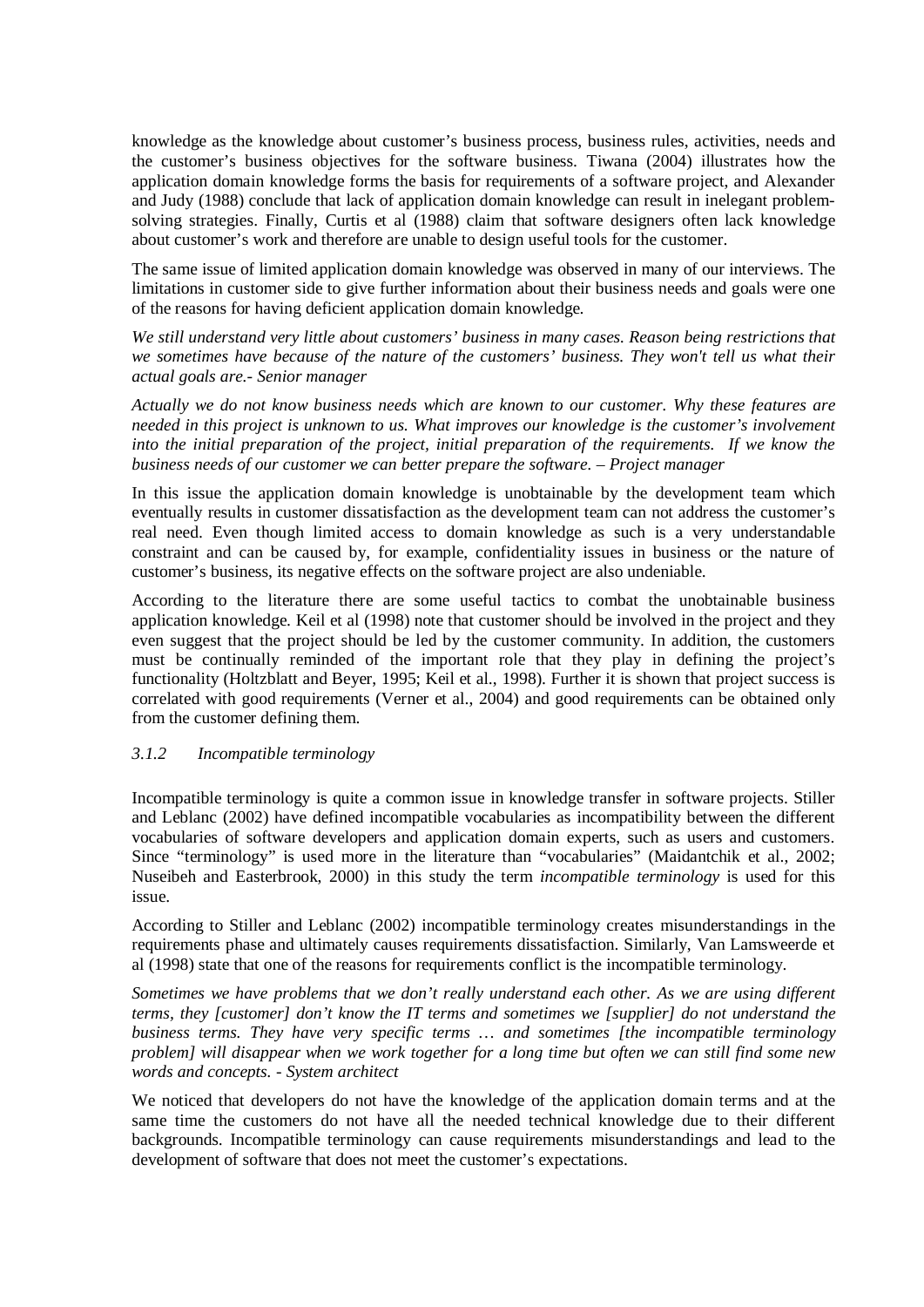Literature suggests a few solutions for the incompatible terminology issue. Sommerville and Sawyer (1997) suggest that a supplier team should define a reusable set of terms that can be used in similar projects. Maidantchik et al. (2002) noticed that presenting a terminology proposal that is already accepted by other customers will have a better reception and thus also suggests that an organization should have a predefined terminology proposal. Finally, Stiller and Leblanc (2002) suggests that customers and suppliers with different backgrounds have different understanding of terms, and hence much discussion must occur among the various groups involved in systems development to avoid misunderstandings, errors, and implicit assumptions.

#### *3.1.3 Language barrier*

Language barrier refers to the issues that are caused by the limited knowledge in the used language. This difficulty in knowledge transfer and communication in general can cause incomplete knowledge about the requirements and may also lead to wrong requirements as the development team will not understand them.

Chen and Lin (1998) claim that language barrier can be fatal in system analysis and design, especially when developing application oriented products. Welch et al. (2001) state that language-related issues can come up in document translation and the consequences are clearly seen in communication and information flow. They further claim that due to language difficulties parts of vital information can be deleted either deliberately or otherwise. Marschan et al (1997) have similar experiences of vital information deletion and transfer of information as a consequence of language difficulties. Finally, Feely and Harzing (2003) state that "It is worth noting that the language barrier triggers a whole range of negative consequences. It breeds uncertainty and suspicion, accentuates group divides, undermines trust, and leads to polarisation of perspectives, perceptions and cognitions."

The knowledge of English within the customer organizations was reported to be very varied. In some situations the customer was not able to clarify the development team's questions of the requirements because of the language barrier and, consequently, the development team was left without accurate interpretation of the requirements. This was found a common problem in the development of complex systems in a multi-national context.

*We always have language problems because our people speak, write and read English more or less well but sometimes we have problems from the customer side. The customer is the one who knows everything about the business area and the product, but sometimes they do not speak English or speak it very badly. This is a problem because it makes it hard to clarify the requirements. Sometimes we ask customers about domain information or requirements but they don't give us answers, and it is a problem. – Systems developer*

*If we try to describe something in the project and then notice you miss information that you have, for example, in Finnish. Then you try to translate that information to a European language, let's say to German. Or when you try to write in English you notice you do not know how to say that in English, and you just kind of leave it out. - Project manager*

From the quote we can see another problem of the language barrier – the loss of required information in documents, for example when the documentation is in a foreign language. It was observed that translation of the documents into a foreign language led to a deletion of a few lines. This happened because the customer team was not able to get the correct words or a meaning for the lines that were in their native language and hence deleted them. The ability to communicate effectively in transferring knowledge is the key to team based success. The deletion of parts of vital information and inefficient communication due to a lack of fluency in language leads to a lack of information resulting in requirements misunderstanding.

A few ways to solve the language barrier issues have been suggested by the literature. For example, Krishna et al (2004) suggest that language training should be given to both the supplier and customer employees. Reel (1999) emphasizes also the importance of good communication that must be built in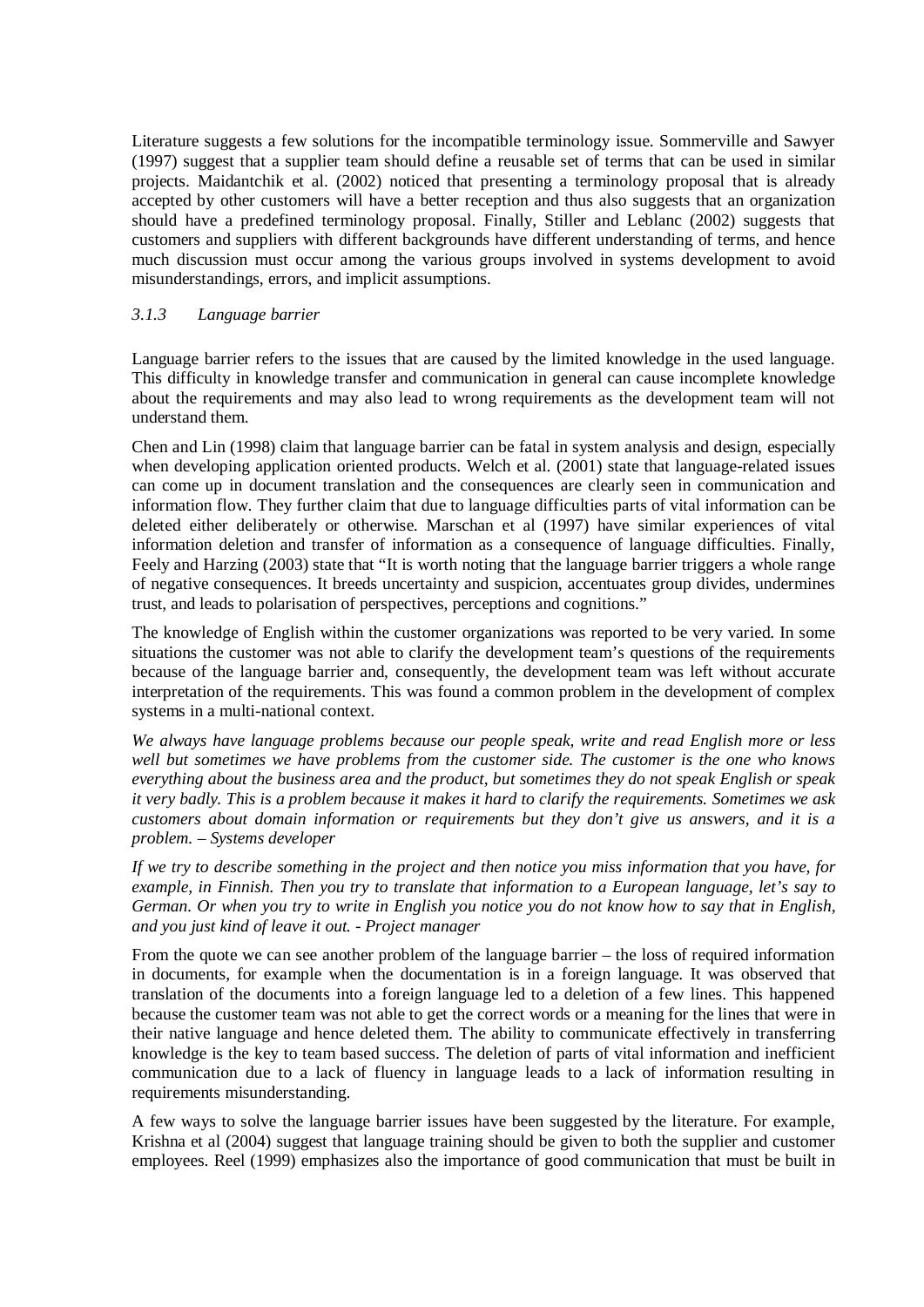all the levels of cooperation between the supplier and customer organizations to avoid problems with knowledge transfer. Further, Welch et al (2001) suggest that a common language could be adopted for example, English can be one solution even though a third language can add difficulties too. Finally, Feeling and Harzing (2003) state that a rational and obvious response to the language barrier is to employ external resources such as translators and interpreters.

## **3.2 Change Management during the Project**

Change management refers to the changes that are introduced during the project by the customers. The requirements that are given in the beginning of the project are often subjects to change which causes a problem as changes require extra resources and time which are seldom given by the customer.

Successful software has to conform to the customer requirements. These requirements are prone to continuous change because of the processes, customers, laws and technology change (Brooks, 1987). Kotonya and Sommerville (1997) stated that "It is often the case that more than 50% of a system's requirements will be modified before it is out into service". Further Manhart and Schneider (2004) claim that customer specific add-ons are always a source of hassle for the developers. Ramzan and Ikram (2005) state that changes that are brought in requirements pose as a problem to developers and project managers. Both Boehm and Ross (1989) and Powell (1996) report technical problems like bugs and low software quality as consequences of such changes. Similar problems were observed also in the present study.

*The business needs of our American customers change so much during the projects that it's a real problem to handle all these changes. - Senior manager*

*Changes in our state law can affect our practices. Probably changes in the USA can affect our work also since law changes in our customer countries cause changes inside the organization or in the business of our customers. - Project manager*

*Not all customers are ready to expand budget or compromise the schedules when changes come. - Top manager*

*But now here in this project in which we had at least two changes already and they have delayed the project since we lack available resources, and even if we find them [the resources] the environment is quite complex for a newcomer so it delays… - Project manager*

From the above quote we can note that it is often difficult to implement changes because of deadlines, resource problems, and complex development environments. The changes may ultimately result in poor quality and delayed projects if the enforcement of these changes is unplanned and thus needs extra time and resources that are not given by the customer.

Literature includes some suggestions on how to manage changes. Keil et al. (1998) emphasize that one way to manage changes is to educate customer about their impact on financial matters and schedules, and customer should also know what will not be included in the project. Kotonya and Sommerville (1997) emphasize the importance of having a "change control board" to review all change requests as they appear in a project. Sommerville (2001) stresses on having formal processes for managing changes in an organization. Finally, Wiegers (2003) says that all organizations need to have a version control scheme to identify and manage changes efficiently.

## **3.3 Customer dominance**

The next two issues reflect the power relationship that exists between a supplier and a customer. The first issue is the affect of the customer on the process selection and the second one is about business induced power asymmetry between the supplier and the customer.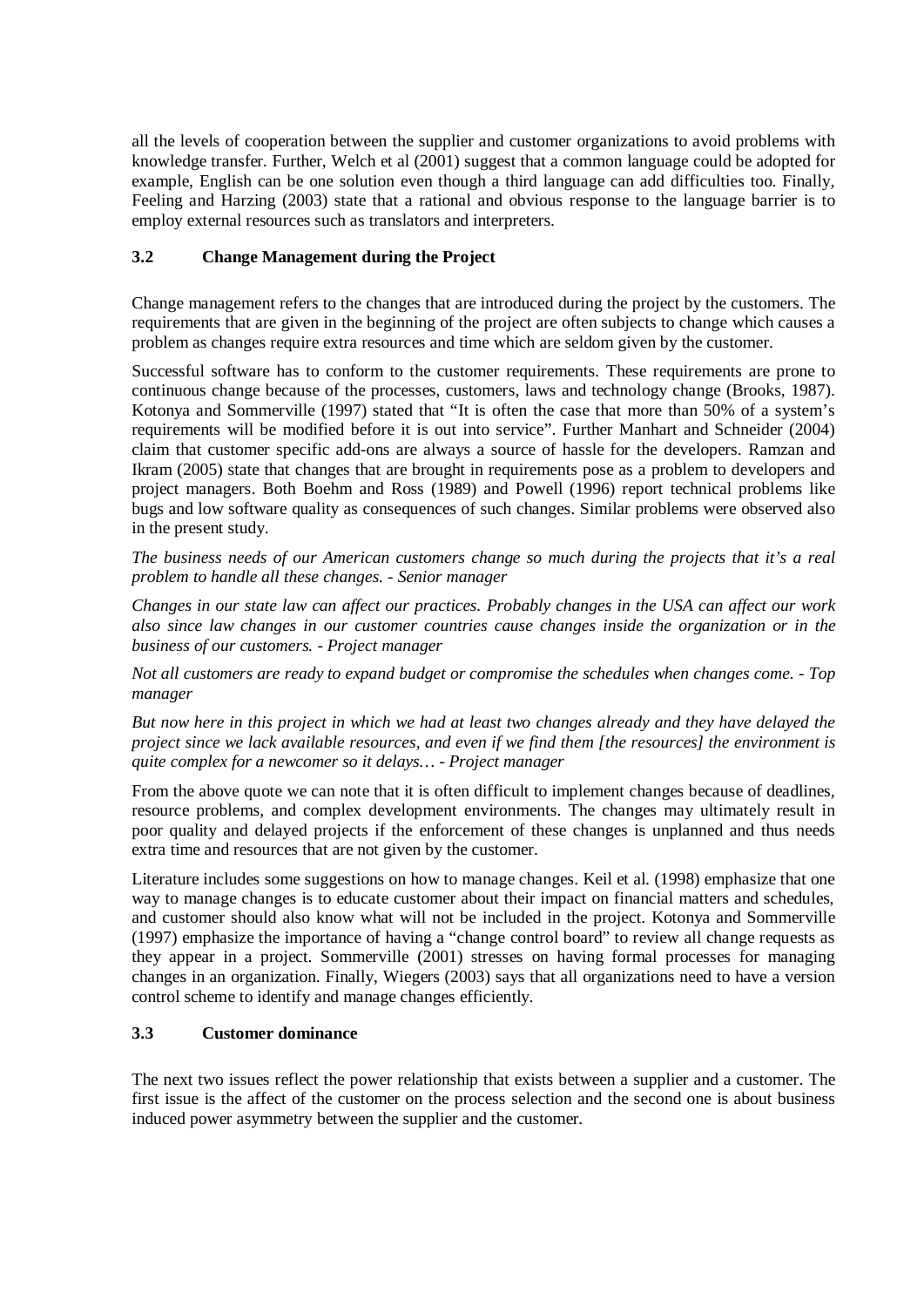The customer dominance has received much less attention in the previous research than the issues discussed previously. However, the study of Axtell et al. (1997) revealed that the user-developer relationship was one of the main problem areas in software development process. Heinbokel et al. (1996) report that high user participation and user orientation correlates negatively with team effectiveness and quality of team interaction. They further says that "our results imply that naïve statements suggesting that user centeredness is all positive, need to be modified" (Heinbokel et al., 1996). Finally, Heinbokel et al (1996) stated about the result of Selig (1986) claiming that there is some evidence about certain forms of user participation may lead to project goals being missed more often. Axtell et al. (1997) reports that there is need for further detailed case studies to validate and examine the problems of user participation.

#### *3.3.1 Customer dominance on process*

In this study customer dominance on process is defined as a situation where the customer dominates the software development process selection and creates a situation where the supplier is not able to follow a process of its own. In other words, customer forces alignment of development processes on the supplier team and the software development process gets disturbed. This issue has also been identified by Heinbokel et al. (1996) who report that user participating in software development may be limited due to their own behaviour: "one explanation may be that the process of software development is disturbed by user participation."

*Sometimes the customers say that we have no time to follow the process, to make the paperwork so we have to develop something very fast. And in this case we follow the customer. - Project manager*

*We have our own software development process and we are an ICT service company. But in many cases we are following the procedures and processes that our customer uses. We tailor our project to our customer needs and budget. Customer tells us the processes which are specific for them. - Senior manager*

#### *Almost in all cases we follow the procedure that the customer has. – Upper manager*

From the above quotes we can see that influence from the customer in process selection leads either to a situation where the supplier is unable to follow their own software process or the process is dictated by the customer. The customer has the total control on the project and the process of developing it. Customer practices may delay schedules and since the supplier is forced to do what the customer wants with methods controlled by the customer, the quality of the final product may suffer. A customer may also delay the project with their way of working by not performing their work on time and in schedule. This is quite evident in the following quote:

*The customer wanted to work their own way - even though they initially committed to this project and promised they would work our way. First we were supposed to document the business processes and use cases, and move from there little by little to the design of user interfaces and functionality. But only after we had the first versions of the user interfaces done, the customer started doing the specification work - they wanted this part to be moved over there, and that part should work like this and all this delayed the specification project. So they really had not understood what it meant to operate the way we had suggested. - Systems analyst*

The customer does not necessarily realize the importance of working in similar terms with the supplier. The project tends to get delayed if responsibilities are not fulfilled within the schedule. Changes are sometimes introduced by the customer in a phase which has already been completed. By dictating the development process the control lies with the customer and this is may lead to delayed and poor quality projects, because the supplier has to wait for the customer feedback on every step and work with methods and practices that it may not be accustomed to.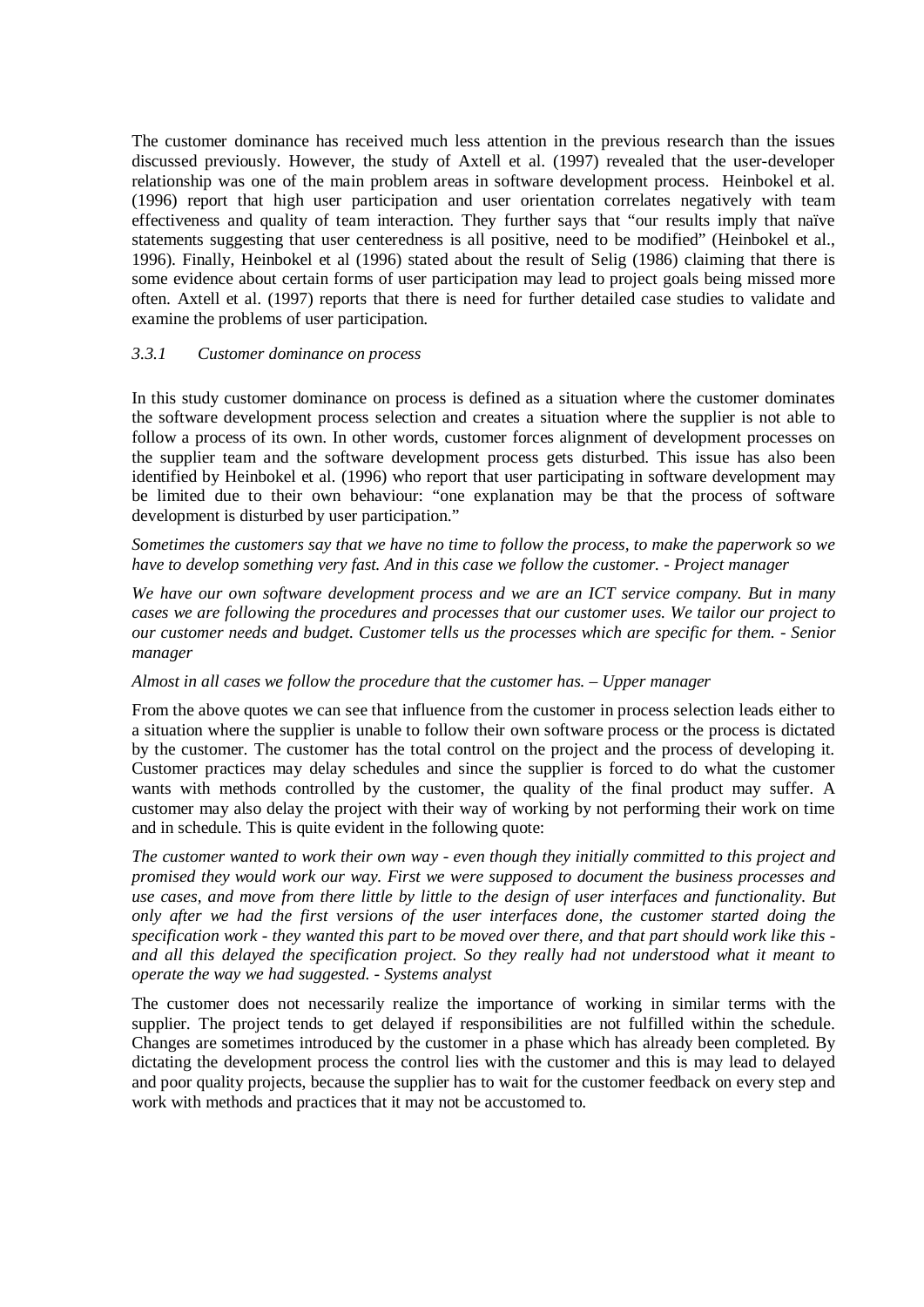#### *3.3.2 Business induced power asymmetry*

The other form of customer dominance is business induced power asymmetry with which we refer to the supplier's fear of losing business. We found in many occasions that a project team accepted customer demands as such because they were afraid of losing the customer. Heinbokel et al. (1996) claim that with higher customer orientation project changes are introduced during the later stages of the development process and thus the development process gets disturbed. They further claim that customer orientation can affect the supplier performance: "customer orientation may lead to high levels of aspiration and, therefore, to a higher degree of stressors and a lower degree of team effectiveness" (Heinbokel et al., 1996). It was also observed in our case companies that accepting customer demands can cause delays and low quality outcomes.

*This sale case was active in the fall of 2004, and we did not have too much work at that time... Such a big and attempting project [from a customer] we always wanted to have, and then we got such an opportunity. You would have done anything to get the deal. Still, it should not have affected the work effort estimation and function point calculations - and I trust it did not - but I assume the price was compromised due to the fact that the customer wanted the system to be ready by the end of the year 2006. Our suggestion was half a year later, but when the customer pressured to get it ready by the end of the year, it was assumed that we could probably do it. – Senior project manager*

*A customer watches the project very closely and coming to look what we are doing he might say a small thing like "Change this" and probably we do it. - Systems analyst*

*It is very important for us to maintain the discipline in the company.. .that the customer is the God and the person who you work for and ... that you have to solve your problems yourselves. –Upper manager*

We can say that the relationship between the supplier and the customer is asymmetrical, because the customer has usually a higher power over development projects than the supplier. The supplier has to adjust to the demands of the customer that may result to change requests at the final stages of the development. We observed that a supplier cannot often say no to the customer change requests that are introduced in the projects. This leads to changes in the software requirements at a very late stage of the project and may result to delayed schedules or poor quality software projects. Unfortunately, the literature does not yet provide suggestions on how to address this problem.

## **4 CONCLUSION**

The importance of empirical studies is to authenticate the relative value of results within a field of study which will contribute to the advancement of that field (Seaman, 1999; Wasson, 2004). In this study the data collected from the companies helped us to understand how customer issues often arise in the requirements engineering and communication domains. Based on a set of in-depth interviews this study describes three customer-supplier related issues in software development.

As shown in the results section, our results regarding the understanding of requirements engineering and communication between the customer and developer have been similar to existing studies (Boehm, 2002a; Hanssen and Faegri, 2006; Johnson, 1999; Keil and Carmel, 1995; Keil et al., 1998). This study has, however, brought a unified view to the customer-supplier related issues and added customer dominance to the list of issues.

We found that unobtainable knowledge of customer's business and knowledge transfer difficulties lead to insufficient requirements and lack information on customer's business needs. Changes introduced during the project results in poor quality and delays in the project. Customer dominance also introduces changes as the development team often cannot refuse the customer's requests. By influencing the way software is developed, the customer is dominating and dictating the development processes and it is questionable how beneficial this is to the customer. Table 2 shows the summary of the observed issues with their effects.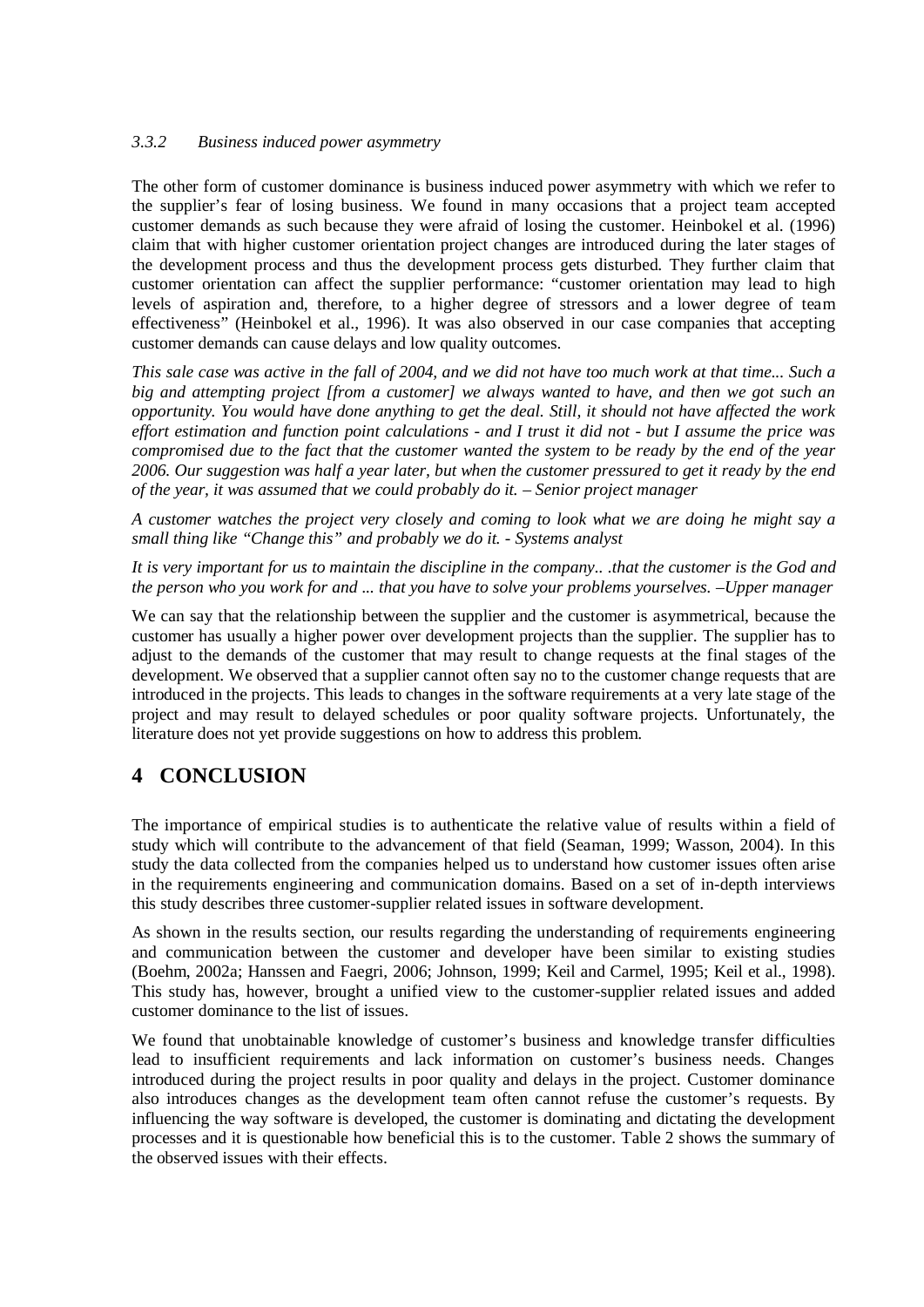This study explained how customer-related issues are frequently happening in software development practice. The study has its limitations. All the studied case organizations were developing tailored software and therefore similar kind of observations can be expected primarily in tailored development. Product-oriented development may have its specific issues, but it is possible that many of the issues mentioned here are common. Another major limitation is that this study has the supplier viewpoint only. Though we tried to get the customer viewpoint it was not possible due to the restrictions that we had from the supplier organizations who were the participants in the project.

| <b>Observed</b> issue      |                 | <b>Explanation</b>                     | <b>Observed effect</b>              |
|----------------------------|-----------------|----------------------------------------|-------------------------------------|
| Knowledge                  | Insufficient    | Customer restrictions to give          | Lack of business application        |
| transfer                   | domain          | application domain knowledge to the    | domain knowledge leads to           |
| difficulties               | knowledge       | development team.                      | requirements misunderstanding and   |
|                            |                 |                                        | inability to address the customer   |
|                            |                 |                                        | needs.                              |
|                            | Incompatible    | Terms used between developer and       | Terms are understood differently    |
|                            | terminology     | customer are often difficult to        | which leads to requirements         |
|                            |                 | understand. Customer does not          | misunderstanding and inability to   |
|                            |                 | understand IT terms and developers do  | develop useful software for the     |
|                            |                 | not understand application domain      | customer.                           |
|                            |                 | terms.                                 |                                     |
|                            | Language        | Difficulty in speaking with each other | Development team lacks              |
|                            | barrier         | and translating documents because of   | information needed from the         |
|                            |                 | not having fluency in spoken and       | customer which leads to             |
|                            |                 | written language.                      | requirements misunderstanding.      |
| Changes brought during the |                 | Customer introduces changes in the     | Poor quality and delayed projects.  |
| projects                   |                 | project as laws, technology and        |                                     |
|                            |                 | business needs change.                 |                                     |
| Customer                   | Customer        | Customer is dictating the software     | Project is developed haphazardly as |
| dominance                  | dominance       | development process. Customer does     | it lacks the development team's     |
|                            | on process      | not work along with the development    | control on the software             |
|                            |                 | team and thus the schedules of         | development process leading to      |
|                            |                 | customer and development team differ.  | poor quality software and delays in |
|                            |                 |                                        | project schedule.                   |
|                            | <b>Business</b> | Development team does not refuse       | Constantly responding to customer   |
|                            | induced         | customer requests due to the fear of   | demands leads to poor quality       |
|                            | power           | loosing business.                      | software and schedule delays.       |
|                            | asymmetry       |                                        |                                     |

*Table 2: Observed issues and their effects*.

The practical implication of this research is significant for project managers of tailored software projects. The results enable project managers to forecast the customer-related issues in projects. By knowing such issues, one can be better prepared for their appearance and create strategies for overcoming them. For the researchers our study provides further evidence of the importance of customer-supplier relationship. In particular our data provides evidence of the negative effect a customer can have on a software project through dominance. These indications are still initial, and thus further work is needed. Future study can concentrate on comparing these issues in other kinds of software organizations. To saturate fully these findings, one can include observations for example from a subcontractor, a software product development company, and an end-user software developer organization.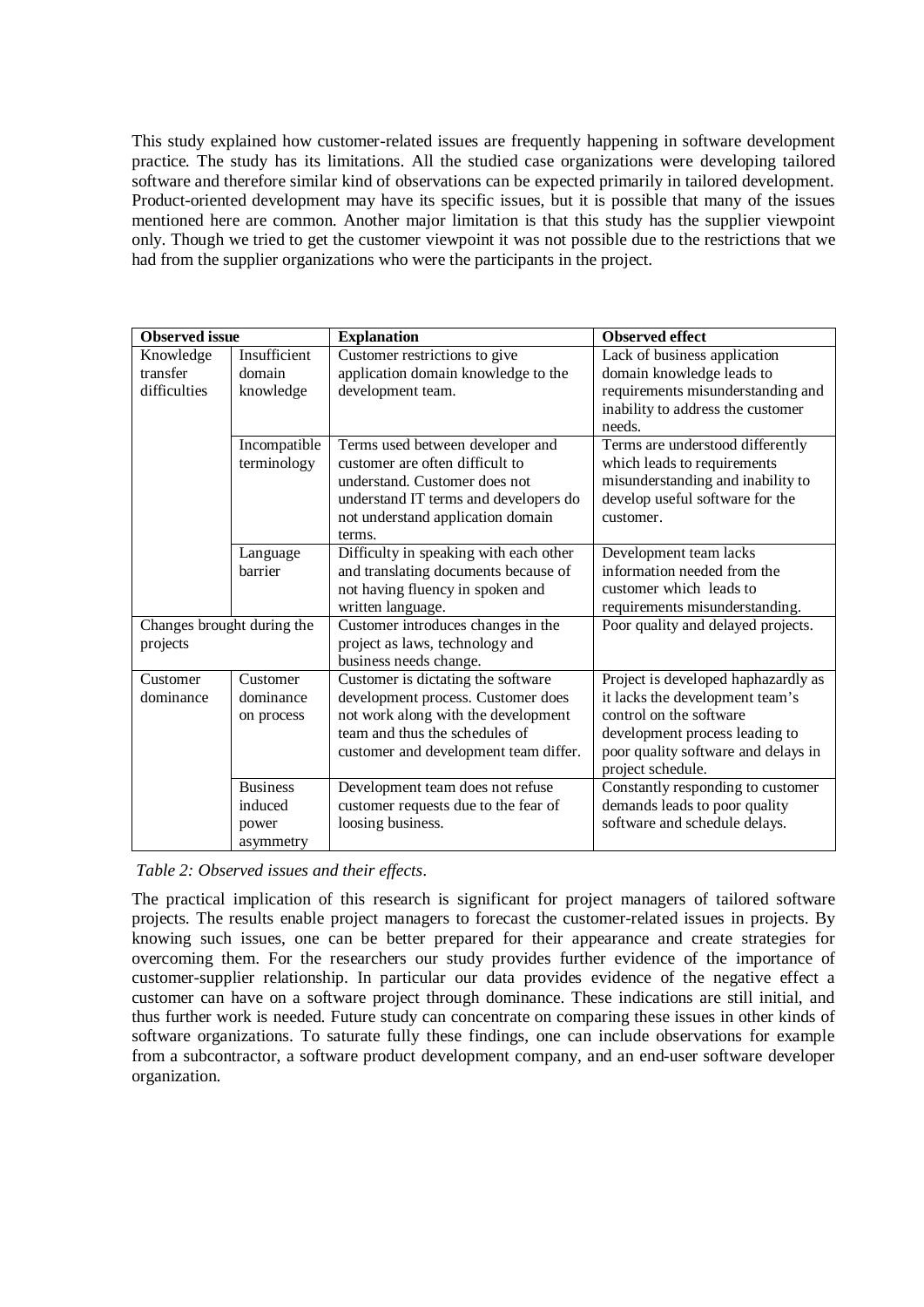#### References

(2007) Atlas.TI Scientific Software, Berlin.

- Alexander, P. A. and Judy, J. E. (1988) *The Interaction of Domain-Specific and Strategic Knowledge in Academic Performance* Review of Educational Research*,* 58 (4), pp. 375-404.
- Axtell, C. M., Waterson, P. E. and Clegg, C. W. (1997) Problems integrating user participation into software development, International Journal of Human-Computer Studies, 47 (2), pp. 323-345.
- Benbasat, I., Goldstein, D. K. and Mead, M. (1987) The case study research strategy in studies of information systems, MIS Quarterly, 11 (3), pp. 369-386.
- Bern, A., Pasi, A. S. J., Nikula, U. and Smolander, K. (2007) Contextual Factors Affecting the Software Development Process – An Initial View, 2nd AIS SIGSAND European Symposium on Systems Analysis and Design, Gdansk, Poland, June 5.
- Boehm, B. (2002a) Get ready for agile methods, with care, Computer, 35 (1), pp. 64-69.
- Boehm, B. (2002b) Software engineering is a value-based contact sport, IEEE Software, 19 (5), pp. 95-96.
- Boehm, B. W. and Ross, R. (1989) Theory-W software project management principles and examples, IEEE Transactions on Software Engineering, 15 (7), pp. 902-916.
- Brooks, F. P., Jr. (1987) No Silver Bullet Essence and Accidents of Software Engineering, Computer, 20 (4), pp. 10-19.
- Chen, Q. and Lin, B. (1998) Global outsourcing and its managerial implications, Human Systems Management, 17 (2), pp. 109-114.
- Curtis, B., Krasner, H. and Iscoe, N. (1988) A field study of the software design process for large systems, Communication of the ACM, 31 (11), pp. 1268-1287.
- Feely, A. J. and Harzing, A.-W. (2003) Language Management in Multinational Companies, Cross Cultural Management: An International Journal 10 (2), pp. 37-52.
- Glaser, B. G. and Strauss, A. L. (1967) The discovery of grounded theory: strategies for qualitative research Aldine De Gruyter, Chicago.
- Hansen, B. H. and Kautz, K. (2005) Grounded Theory Applied Studying Information Systems Development Methodologies in Practice, Proceedings of the 38th Annual Hawaii International Conference on System Sciences HICSS '05.
- Hanssen, G. K. and Faegri, T. E. (2006) Agile Customer Engagement: a Longitudinal Qualitative Case Study, Proceedings of the 2006 ACM/IEEE international symposium on International symposium on empirical software engineering ISESE'06, ACM Press, Rio de Janeiro, Brazil, pp. 164-173.
- Heinbokel, T., Sonnentag, S., Frese, M., Stolte, W. and Brodbeck, F. C. (1996) Don't underestimate the problems of user centredness in software development projects - there are many!, Behaviour and Information Technology, 15 (4), pp. 226-236.
- Holtzblatt, K. and Beyer, H. R. (1995) Requirements Engineering: the human factor, Communication of the ACM, 38 (5), pp. 31-32.
- Johnson, J. (1999) Turning Chaos into Success, Software Magazine.
- Jorgensen, M. and Molokken-Ostvold, K. (2006) How large are software cost overruns? A review of the 1994 CHAOS report, Information and Software Technology, 48 (4), pp. 297-301.
- Keil, M. and Carmel, E. (1995) Customer-Developer Links in Software Development, Communication of the ACM, 38 (5), pp. 33-44.
- Keil, M., Cule, P. E., Lyytinen, K. and Schmidt, R. C. (1998) A Framework Identifying Software Project Risks, Communications of the ACM, 41 (11), pp. 76-83.
- Kirsch, L. J. and Haney, M. H. (2006) Requirements determination for common systems: turning a global vision into a local reality, The Journal of Strategic Information Systems, 15 (2), pp. 79-104.
- Kotonya, G. and Sommerville, I. (1997) Requirements Engineering: Processes and Techniques, John Willey and Sons Ltd.
- Krishna, S., Sahay, S. and Walsham, G. (2004) Managing cross-cultural issues in global software outsourcing, Communication of the ACM, 47 (4), pp. 62-66.